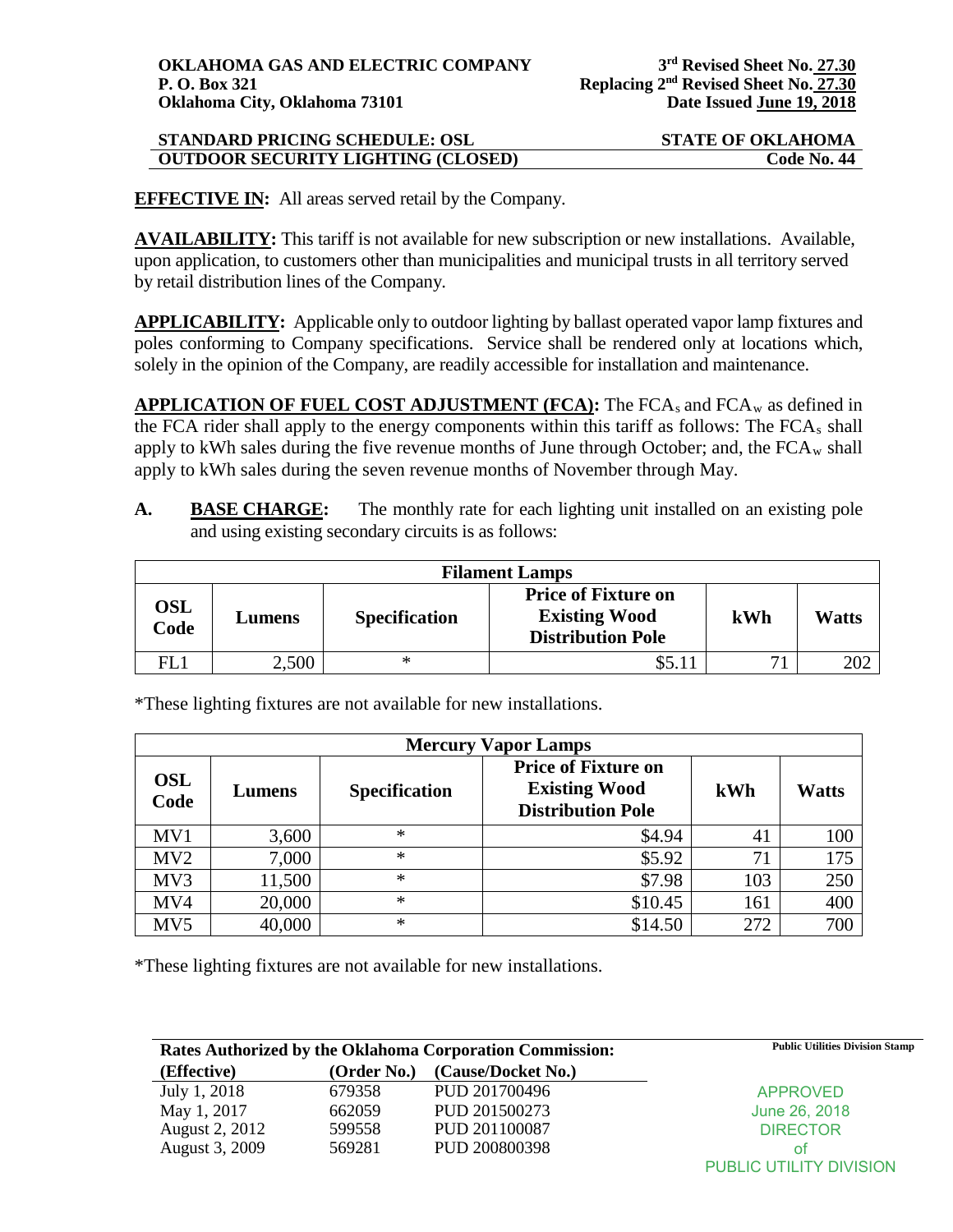**P. O. 27.31**<br>Replacing 2<sup>nd</sup> Revised Sheet No. 27.31<br>Date Issued June 19, 2018

## **STANDARD PRICING SCHEDULE: OSL STATE OF OKLAHOMA<br>
OUTDOOR SECURITY LIGHTING (CLOSED)** Code No. 44 **OUTDOOR SECURITY LIGHTING (CLOSED)**

| <b>High Pressure Sodium</b> |         |                      |                                                                                |     |              |  |
|-----------------------------|---------|----------------------|--------------------------------------------------------------------------------|-----|--------------|--|
| <b>OSL</b><br>Code          | Lumens  | <b>Specification</b> | <b>Price of Fixture on</b><br><b>Existing Wood</b><br><b>Distribution Pole</b> | kWh | <b>Watts</b> |  |
| HP1                         | 4,000   | $\ast$               | \$7.18                                                                         | 21  | 50           |  |
| HP2                         | 9,500   | Cobra                | \$5.70                                                                         | 41  | 100          |  |
| HP3                         | 9,500   | Directional          | \$6.05                                                                         | 41  | 100          |  |
| HP4                         | 15,500  | Cobra                | \$7.45                                                                         | 71  | 150          |  |
| HP <sub>5</sub>             | 25,000  | Cobra                | \$10.14                                                                        | 107 | 250          |  |
| HP <sub>6</sub>             | 25,000  | Directional          | \$8.84                                                                         | 107 | 250          |  |
| HP7                         | 50,000  | Cobra                | \$13.91                                                                        | 169 | 400          |  |
| HP <sub>8</sub>             | 50,000  | Directional          | \$13.64                                                                        | 169 | 400          |  |
| HP <sub>9</sub>             | 140,000 | Cobra                | \$24.18                                                                        | 396 | 1,000        |  |

\*These lighting fixtures are not available for new installations.

| <b>Metal Halide Lamps</b> |         |                      |                                                                                |     |              |  |
|---------------------------|---------|----------------------|--------------------------------------------------------------------------------|-----|--------------|--|
| <b>OSL Code</b>           | Lumens  | <b>Specification</b> | <b>Price of Fixture on</b><br><b>Existing Wood</b><br><b>Distribution Pole</b> | kWh | <b>Watts</b> |  |
| MH <sub>1</sub>           | 14,000  | Cobra                | \$9.19                                                                         | 71  | 150          |  |
| MH <sub>2</sub>           | 14,000  | Decorative           | \$16.20                                                                        | 71  | 150          |  |
| MH <sub>3</sub>           | 14,000  | Directional          | \$11.12                                                                        | 71  | 150          |  |
| MH <sub>4</sub>           | 21,000  | Cobra                | \$11.36                                                                        | 105 | 250          |  |
| MH <sub>5</sub>           | 21,000  | Decorative           | \$19.02                                                                        | 105 | 250          |  |
| MH <sub>6</sub>           | 36,000  | Cobra                | \$11.49                                                                        | 158 | 400          |  |
| MH7                       | 36,000  | Directional          | \$13.06                                                                        | 158 | 400          |  |
| MH <sub>8</sub>           | 100,000 | Cobra                | \$23.96                                                                        | 394 | 1,000        |  |
| MH <sub>9</sub>           | 100,000 | Directional          | \$21.71                                                                        | 394 | 1,000        |  |

| Rates Authorized by the Oklahoma Corporation Commission: |             |                    | <b>Public Utilities Division Stamp</b> |
|----------------------------------------------------------|-------------|--------------------|----------------------------------------|
| (Effective)                                              | (Order No.) | (Cause/Docket No.) |                                        |
| July 1, 2018                                             | 679358      | PUD 201700496      | <b>APPROVED</b>                        |
| May 1, 2017                                              | 662059      | PUD 201500273      | June 26, 2018                          |
| <b>August 2, 2012</b>                                    | 599558      | PUD 201100087      | <b>DIRECTOR</b>                        |
| August 3, 2009                                           | 569281      | PUD 200800398      | ΩŤ                                     |
|                                                          |             |                    | <b>PUBLIC UTILITY DIVISION</b>         |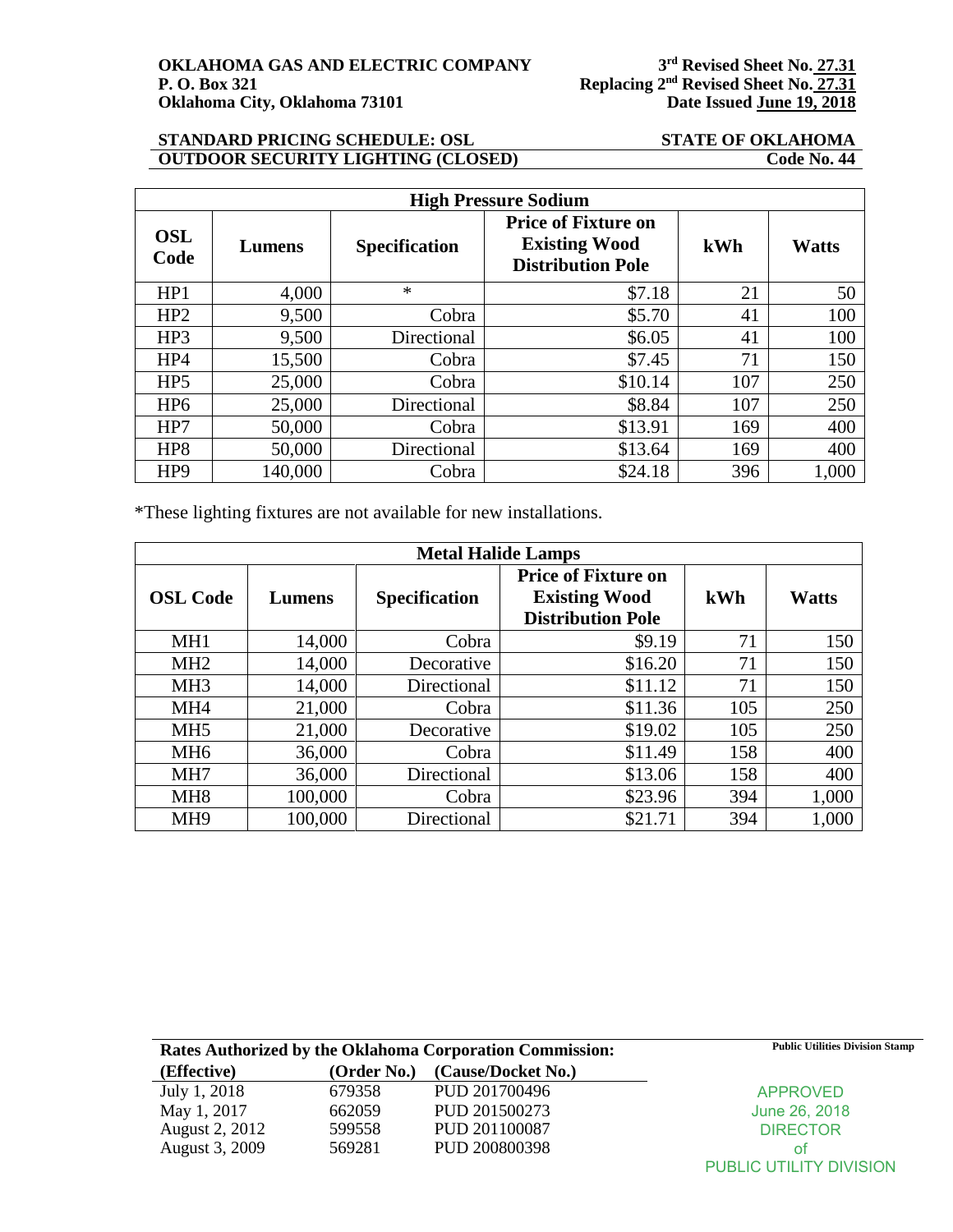### **STANDARD PRICING SCHEDULE: OSL STATE OF OKLAHOMA OUTDOOR SECURITY LIGHTING (CLOSED)**

| <b>Standard Replacement Guide Designated by the Company**</b> |                                  |        |                                       |  |
|---------------------------------------------------------------|----------------------------------|--------|---------------------------------------|--|
|                                                               | <b>From: Mercury Vapor Units</b> |        | <b>To: High Pressure Sodium Units</b> |  |
| Lumens                                                        | kWh                              | Lumens | kWh                                   |  |
| 3,600                                                         |                                  | 9,500  |                                       |  |
| 7,000                                                         |                                  | 9,500  |                                       |  |
| 11,500                                                        | 103                              | 15,500 | 71                                    |  |
| 20,000                                                        | 161                              | 25,000 | 107                                   |  |
| 40,000                                                        | 272                              | 50,000 | 169                                   |  |
| 60.000                                                        | 383                              | 50,000 | 169                                   |  |

\*\*Customers will be notified of the replacement change and any pricing change that results.

**B. ADDITIONAL CHARGES:** If an extension of the Company's secondary circuit and a new support pole for the area security light is required, the above monthly rate shall be increased for each pole installed as follows:

| <b>Poles</b>       |             |                                |                                                |  |
|--------------------|-------------|--------------------------------|------------------------------------------------|--|
| <b>OSL</b><br>Code | Length      | <b>Specification</b>           | <b>Price of</b><br><b>Distribution</b><br>Pole |  |
| P <sub>1</sub>     | 30'         | <b>Standard Wood Pole</b>      | \$5.97                                         |  |
| P <sub>2</sub>     | 35'         | <b>Standard Wood Pole</b>      | \$7.94                                         |  |
| P <sub>3</sub>     | 40'         | <b>Standard Wood Pole</b>      | \$8.75                                         |  |
| <b>P4</b>          | 45'         | <b>Standard Wood Pole</b>      | \$9.83                                         |  |
| P <sub>5</sub>     | 50'         | <b>Standard Wood Pole</b>      | \$11.36                                        |  |
| P <sub>6</sub>     | $14' - 19'$ | Standard Pole, Other than Wood | \$9.19                                         |  |
| P7                 | $20' - 24'$ | Standard Pole, Other than Wood | \$10.18                                        |  |
| P <sub>8</sub>     | $25' - 27'$ | Standard Pole, Other than Wood | \$12.30                                        |  |
| P <sub>9</sub>     | $28' - 32'$ | Standard Pole, Other than Wood | \$15.44                                        |  |
| P <sub>10</sub>    | $33' - 37'$ | Standard Pole, Other than Wood | \$17.23                                        |  |
| P <sub>11</sub>    | $38' - 42'$ | Standard Pole, Other than Wood | \$24.18                                        |  |
| P <sub>12</sub>    | $43' - 47'$ | Standard Pole, Other than Wood | \$24.18                                        |  |

Overhead wiring is considered a span of 150 feet or less.

| Rates Authorized by the Oklahoma Corporation Commission: |             |                    | <b>Public Utilities Division Stamp</b> |
|----------------------------------------------------------|-------------|--------------------|----------------------------------------|
| (Effective)                                              | (Order No.) | (Cause/Docket No.) |                                        |
| July 1, 2018                                             | 679358      | PUD 201700496      | <b>APPROVED</b>                        |
| May 1, 2017                                              | 662059      | PUD 201500273      | June 26, 2018                          |
| August 2, 2012                                           | 599558      | PUD 201100087      | <b>DIRECTOR</b>                        |
| August 3, 2009                                           | 569281      | PUD 200800398      | ΩŤ                                     |
|                                                          |             |                    | <b>PUBLIC UTILITY DIVISION</b>         |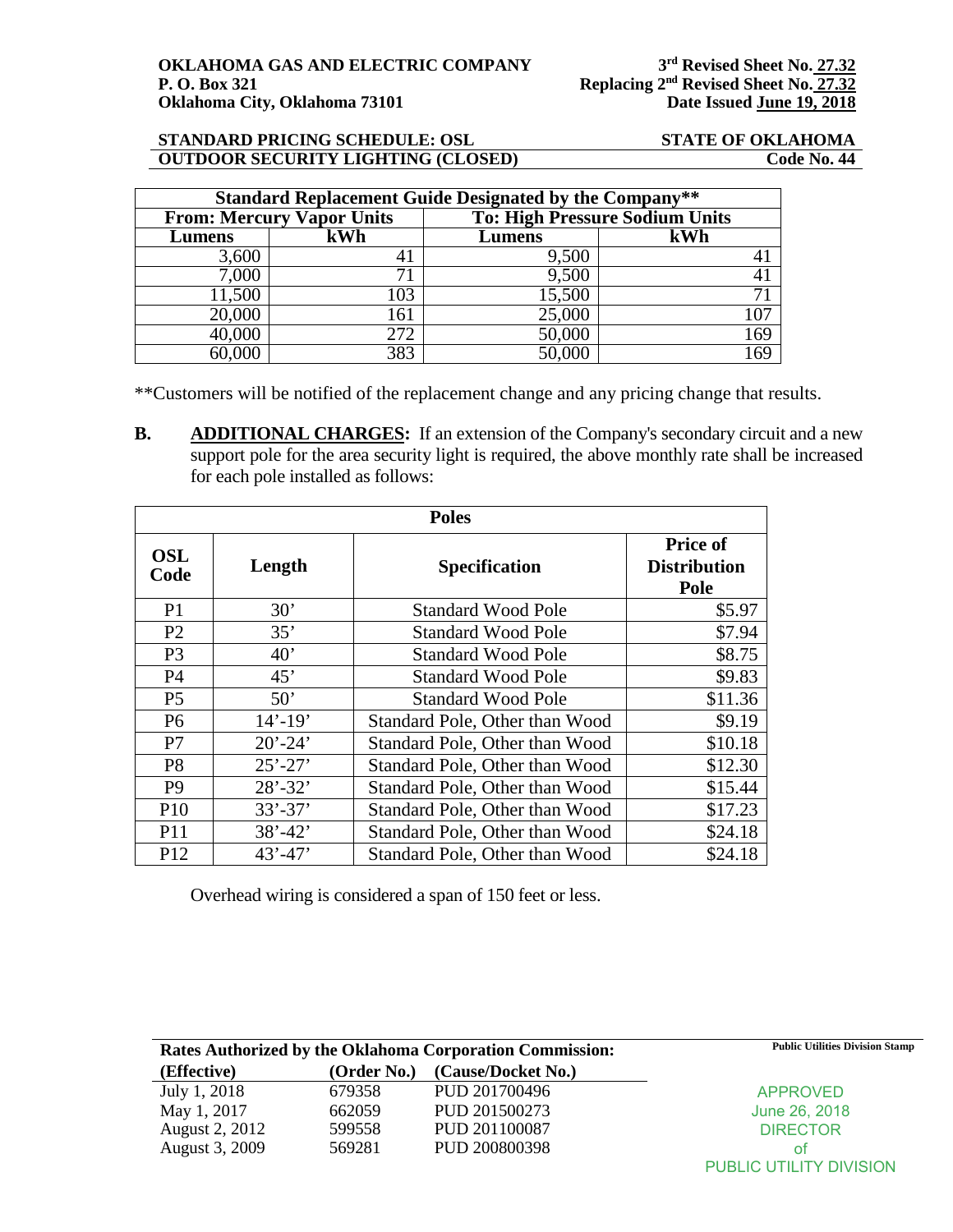### **STANDARD PRICING SCHEDULE: OSL STATE OF OKLAHOMA OUTDOOR SECURITY LIGHTING (CLOSED)** Code No. 44

| <b>OSL</b><br>Code | <b>Specification</b>                                                                                                                                                                                                                                                                                                                                                            |
|--------------------|---------------------------------------------------------------------------------------------------------------------------------------------------------------------------------------------------------------------------------------------------------------------------------------------------------------------------------------------------------------------------------|
| UG                 | Underground wiring will be available at the above rate plus \$4.53 per month where the<br>amount of required buried cable does not exceed, on the average, 150 feet per pole. An<br>amount payable in advance and without right of refund shall be charged equal to the<br>average installed cost per foot of buried cable times the footage in excess of 150 feet per<br>pole. |
| <b>HSP</b>         | If a hand-set pole is required due to the inaccessibility of the pole location, an additional<br>charge of \$369.00 will be required. This additional charge will only cover labor items,<br>not material.                                                                                                                                                                      |
| <b>TR</b>          | If any additional trenching is required, due to the hand-set pole, the price will be \$3.00<br>per foot plus applicable material charges. These charges shall be paid to the Company in<br>advance of construction and without the right of refund.                                                                                                                             |

**C. ORNAMENTAL TYPE LIGHTING FIXTURES:** The following standard ornamental or decorative type of lighting fixtures with underground wiring are offered by the Company to supply lighting for specific applications:

| <b>Ornamental Lighting</b> |        |                                                                                                     |                                                                                |     |              |  |
|----------------------------|--------|-----------------------------------------------------------------------------------------------------|--------------------------------------------------------------------------------|-----|--------------|--|
| <b>OSL</b><br>Code         | Lumens | <b>Specification</b>                                                                                | <b>Price of Fixture on</b><br><b>Existing Wood</b><br><b>Distribution Pole</b> | kWh | <b>Watts</b> |  |
| OL1                        | 9,500  | High pressure sodium<br>contemporary post top<br>luminaire on 19' steel pole<br>(OGE Standard D540) | \$17.86                                                                        | 41  | 100          |  |
| OL2                        | 25,000 | High pressure sodium<br>contemporary post top<br>luminaire on 24' steel pole                        | \$23.78                                                                        | 107 | 250          |  |

Where the amount of required buried cable exceeds an average of 150 feet per fixture, an amount equal to the average installed cost per foot of buried cable times the footage in excess of 150 feet per fixture shall be paid to the Company in advance of construction and without the right of refund.

**ADDITIONAL FACILITIES:** If additional facilities other than listed above are required, the customer shall pay an additional monthly charge equal to 1.5 percent of the installed cost of such additional facilities.

| <b>Rates Authorized by the Oklahoma Corporation Commission:</b> |             | <b>Public Utilities Division Stamp</b> |                         |
|-----------------------------------------------------------------|-------------|----------------------------------------|-------------------------|
| (Effective)                                                     | (Order No.) | (Cause/Docket No.)                     |                         |
| July 1, 2018                                                    | 679358      | PUD 201700496                          | <b>APPROVED</b>         |
| May 1, 2017                                                     | 662059      | PUD 201500273                          | June 26, 2018           |
| <b>August 2, 2012</b>                                           | 599558      | PUD 201100087                          | <b>DIRECTOR</b>         |
| August 3, 2009                                                  | 569281      | PUD 200800398                          | Ωt                      |
|                                                                 |             |                                        | PUBLIC UTILITY DIVISION |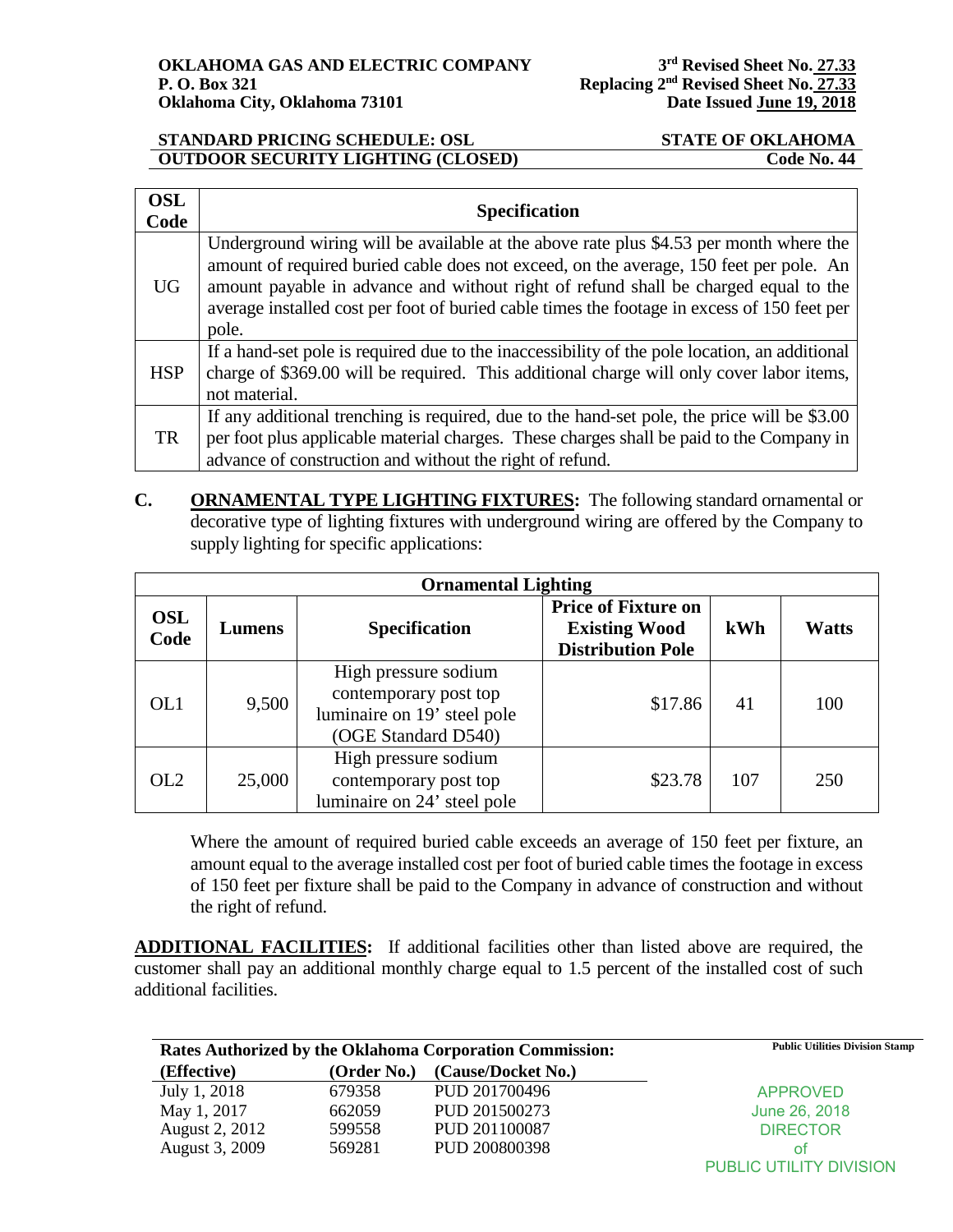# **STANDARD PRICING SCHEDULE: OSL STATE OF OKLAHOMA OUTDOOR SECURITY LIGHTING (CLOSED) Code No. 44**

Where an underground system is installed, and paving or other obstructions, such as rock, etc., exist, the customer shall be required to perform all trenching, install duct furnished by the Company, backfield, and replace the paving to the satisfaction of all parties concerned or pay an amount equal to this additional cost of construction to the Company in advance and without right of refund. In lieu of such payment in advance and subject to approval by the Company, the customer may elect to pay to the Company a monthly charge equal to 1.5 percent of the additional cost of construction.

**SPECIAL OR NON-STANDARD FACILITIES:** Whenever the customer requests the Company to install special or non-standard facilities hereunder and there is no engineering, construction, safety, legal or practical reason which would, in the Company's judgment, make such installation inadvisable, the Company will make such installations provided the customer pays to the Company, in advance and without right of refund, an amount equal to the difference between the installed cost of the special or non-standard facilities and the installed cost of comparable standard facilities. The monthly rate shall be as stated above for the comparable standard facilities.

In lieu of such lump sum payment in advance and subject to approval by the Company, the customer may elect to pay to the Company a monthly charge equal to 1.5 percent of the additional difference between the installed costs as stated above.

A standard fixture shall mean those fixtures approved and shown in OG&E Construction Standards.

**INSTALLATION OF UNITS:** The Company's standard lighting fixture shall consist of the following type and size. Other types and sizes of lighting fixtures shall not be available for new installations:

| Lumens  | Type                        |  |
|---------|-----------------------------|--|
| 9,500   | <b>High Pressure Sodium</b> |  |
| 15,500  | <b>High Pressure Sodium</b> |  |
| 25,000  | <b>High Pressure Sodium</b> |  |
| 50,000  | <b>High Pressure Sodium</b> |  |
| 140,000 | <b>High Pressure Sodium</b> |  |
| 14,000  | <b>Metal Halide</b>         |  |
| 21,000  | <b>Metal Halide</b>         |  |
| 36,000  | <b>Metal Halide</b>         |  |
| 100,000 | <b>Metal Halide</b>         |  |

**LATE PAYMENT CHARGE:** A late payment charge in an amount equal to 1.5 percent of the total balance for services and charges remaining unpaid on the due date stated on the bill shall be added to the amount due. The due date as stated on the bill shall be 20 days after the bill is issued.

| <b>Rates Authorized by the Oklahoma Corporation Commission:</b> |             | <b>Public Utilities Division Stamp</b> |                                |
|-----------------------------------------------------------------|-------------|----------------------------------------|--------------------------------|
| (Effective)                                                     | (Order No.) | (Cause/Docket No.)                     |                                |
| July 1, 2018                                                    | 679358      | PUD 201700496                          | <b>APPROVED</b>                |
| May 1, 2017                                                     | 662059      | PUD 201500273                          | June 26, 2018                  |
| August 2, 2012                                                  | 599558      | PUD 201100087                          | <b>DIRECTOR</b>                |
| August 3, 2009                                                  | 569281      | PUD 200800398                          | Ωt                             |
|                                                                 |             |                                        | <b>PUBLIC UTILITY DIVISION</b> |